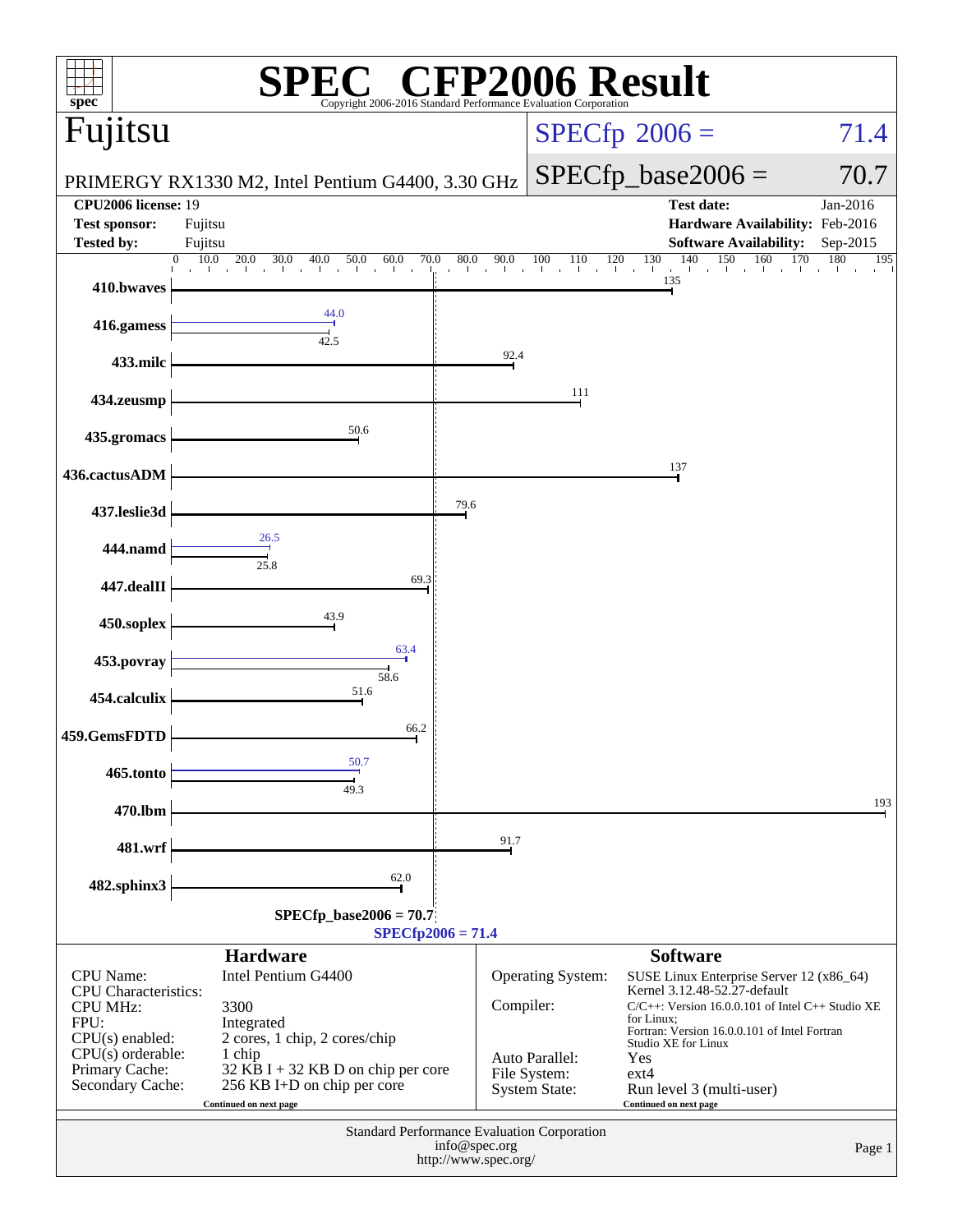

|                                                                                                          | <b>Base</b><br><b>Peak</b> |              |                |       |                |              |                |              |                |              |                |              |
|----------------------------------------------------------------------------------------------------------|----------------------------|--------------|----------------|-------|----------------|--------------|----------------|--------------|----------------|--------------|----------------|--------------|
| <b>Benchmark</b>                                                                                         | <b>Seconds</b>             | <b>Ratio</b> | <b>Seconds</b> | Ratio | <b>Seconds</b> | <b>Ratio</b> | <b>Seconds</b> | <b>Ratio</b> | <b>Seconds</b> | <b>Ratio</b> | <b>Seconds</b> | <b>Ratio</b> |
| 410.bwayes                                                                                               | <b>100</b>                 | 135          | 101            | 135   | 100            | 135          | <b>100</b>     | 135          | 101            | 135          | 100            | 135          |
| 416.gamess                                                                                               | 461                        | 42.5         | 460            | 42.5  | 460            | 42.6         | 445            | 44.0         | 445            | 44.0         | 446            | 43.9         |
| $433$ .milc                                                                                              | 99.3                       | 92.5         | 99.3           | 92.4  | 99.6           | 92.2         | 99.3           | 92.5         | 99.3           | 92.4         | 99.6           | 92.2         |
| 434.zeusmp                                                                                               | 82.3                       | 111          | 82.3           | 111   | 82.4           | 110          | 82.3           | 111          | 82.3           | 111          | 82.4           | 110          |
| 435.gromacs                                                                                              | 141                        | 50.6         | 141            | 50.6  | 141            | 50.6         | 141            | 50.6         | 141            | 50.6         | 141            | 50.6         |
| 436.cactusADM                                                                                            | 87.1                       | 137          | 87.4           | 137   | 87.2           | 137          | 87.1           | 137          | 87.4           | 137          | 87.2           | <u>137</u>   |
| 437.leslie3d                                                                                             | 118                        | 79.6         | 118            | 79.6  | 118            | 79.5         | 118            | 79.6         | <b>118</b>     | 79.6         | 118            | 79.5         |
| 444.namd                                                                                                 | 311                        | 25.8         | 310            | 25.9  | 311            | 25.8         | 302            | 26.5         | 303            | 26.5         | 303            | 26.5         |
| 447.dealII                                                                                               | 165                        | 69.1         | 165            | 69.3  | 165            | 69.3         | 165            | 69.1         | 165            | 69.3         | 165            | 69.3         |
| $450$ .soplex                                                                                            | 190                        | 43.9         | 189            | 44.1  | 190            | 43.8         | 190            | 43.9         | 189            | 44.1         | 190            | 43.8         |
| $453$ .povray                                                                                            | 90.9                       | 58.5         | 90.5           | 58.8  | 90.7           | 58.6         | 83.9           | 63.4         | 84.1           | 63.2         | 83.6           | 63.7         |
| 454.calculix                                                                                             | 160                        | 51.5         | 160            | 51.6  | 160            | 51.6         | 160            | 51.5         | <b>160</b>     | 51.6         | 160            | 51.6         |
| 459.GemsFDTD                                                                                             | 160                        | 66.1         | 160            | 66.4  | <b>160</b>     | 66.2         | 160            | 66.1         | 160            | 66.4         | 160            | 66.2         |
| 465.tonto                                                                                                | 200                        | 49.1         | 199            | 49.5  | 200            | 49.3         | 194            | 50.7         | 194            | 50.7         | 194            | 50.7         |
| 470.1bm                                                                                                  | 71.2                       | 193          | 71.2           | 193   | 71.2           | 193          | 71.2           | 193          | 71.2           | <b>193</b>   | 71.2           | 193          |
| 481.wrf                                                                                                  | 122                        | 91.6         | <u>122</u>     | 91.7  | 122            | 91.7         | 122            | 91.6         | 122            | 91.7         | 122            | 91.7         |
| 482.sphinx3                                                                                              | 315                        | 61.8         | 313            | 62.3  | 314            | 62.0         | 315            | 61.8         | 313            | 62.3         | 314            | 62.0         |
| Results appear in the order in which they were run. Bold underlined text indicates a median measurement. |                            |              |                |       |                |              |                |              |                |              |                |              |

#### **[Operating System Notes](http://www.spec.org/auto/cpu2006/Docs/result-fields.html#OperatingSystemNotes)**

Stack size set to unlimited using "ulimit -s unlimited"

### **[Platform Notes](http://www.spec.org/auto/cpu2006/Docs/result-fields.html#PlatformNotes)**

 BIOS configuration: Sysinfo program /home/SPECcpu2006/config/sysinfo.rev6914 \$Rev: 6914 \$ \$Date:: 2014-06-25 #\$ e3fbb8667b5a285932ceab81e28219e1 running on RX1330M2 Fri Jan 8 13:19:59 2016

 This section contains SUT (System Under Test) info as seen by some common utilities. To remove or add to this section, see: <http://www.spec.org/cpu2006/Docs/config.html#sysinfo>

From /proc/cpuinfo

Continued on next page

Standard Performance Evaluation Corporation [info@spec.org](mailto:info@spec.org) <http://www.spec.org/>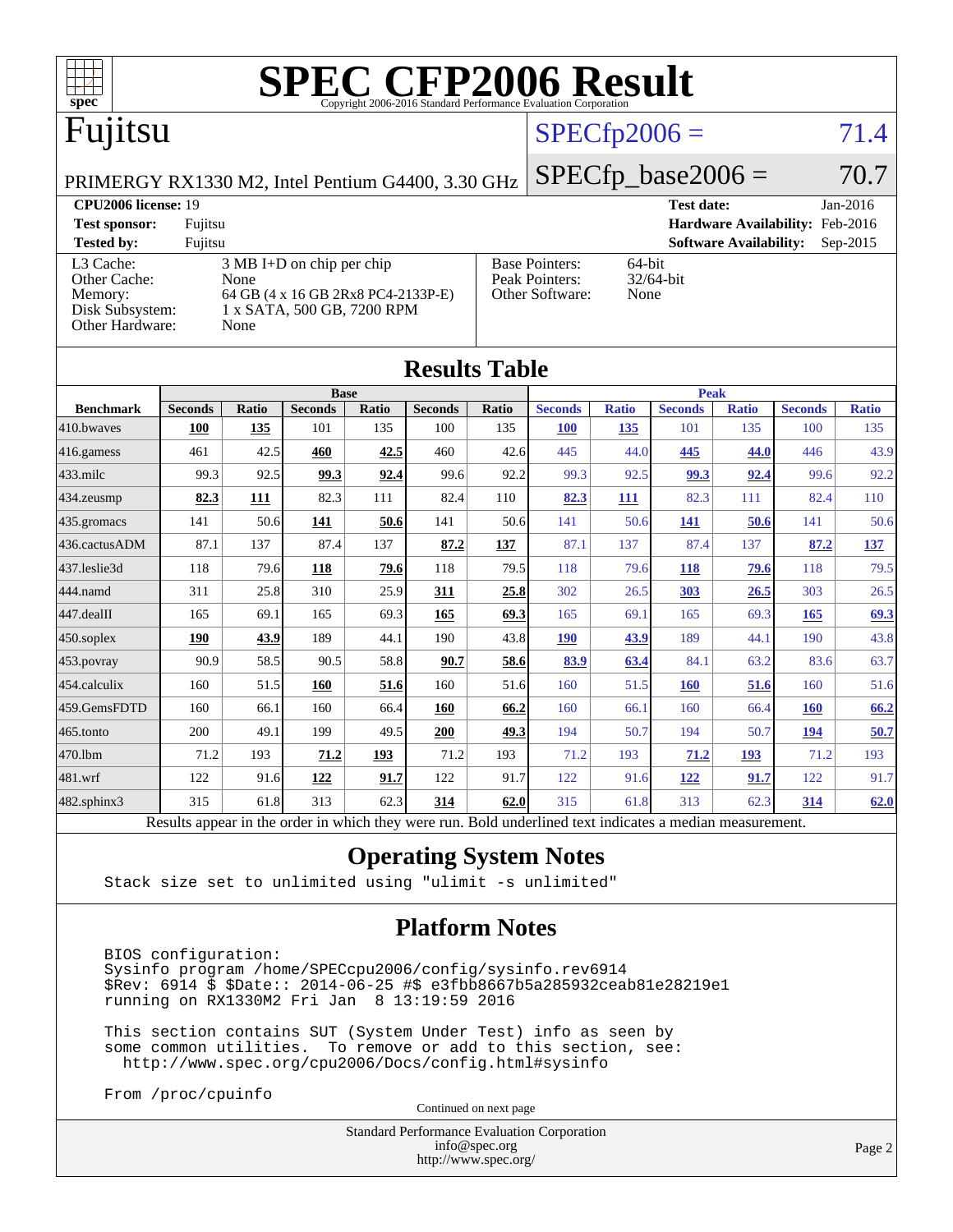

Fujitsu

# **[SPEC CFP2006 Result](http://www.spec.org/auto/cpu2006/Docs/result-fields.html#SPECCFP2006Result)**

 $SPECTp2006 = 71.4$ 

PRIMERGY RX1330 M2, Intel Pentium G4400, 3.30 GHz

 $SPECTp\_base2006 = 70.7$ 

**[CPU2006 license:](http://www.spec.org/auto/cpu2006/Docs/result-fields.html#CPU2006license)** 19 **[Test date:](http://www.spec.org/auto/cpu2006/Docs/result-fields.html#Testdate)** Jan-2016 **[Test sponsor:](http://www.spec.org/auto/cpu2006/Docs/result-fields.html#Testsponsor)** Fujitsu **[Hardware Availability:](http://www.spec.org/auto/cpu2006/Docs/result-fields.html#HardwareAvailability)** Feb-2016 **[Tested by:](http://www.spec.org/auto/cpu2006/Docs/result-fields.html#Testedby)** Fujitsu **Fugital Example 2015 [Software Availability:](http://www.spec.org/auto/cpu2006/Docs/result-fields.html#SoftwareAvailability)** Sep-2015

#### **[Platform Notes \(Continued\)](http://www.spec.org/auto/cpu2006/Docs/result-fields.html#PlatformNotes)**

Standard Performance Evaluation Corporation model name : Intel(R) Pentium(R) CPU G4400 @ 3.30GHz 1 "physical id"s (chips) 2 "processors" cores, siblings (Caution: counting these is hw and system dependent. The following excerpts from /proc/cpuinfo might not be reliable. Use with caution.) cpu cores : 2 siblings : 2 physical 0: cores 0 1 cache size : 3072 KB From /proc/meminfo MemTotal: 65905868 kB HugePages\_Total: 0<br>Hugepagesize: 2048 kB Hugepagesize: /usr/bin/lsb\_release -d SUSE Linux Enterprise Server 12 From /etc/\*release\* /etc/\*version\* SuSE-release: SUSE Linux Enterprise Server 12 (x86\_64)  $VFRSTON = 12$  PATCHLEVEL = 0 # This file is deprecated and will be removed in a future service pack or release. # Please check /etc/os-release for details about this release. os-release: NAME="SLES" VERSION="12" VERSION\_ID="12" PRETTY\_NAME="SUSE Linux Enterprise Server 12" ID="sles" ANSI\_COLOR="0;32" CPE\_NAME="cpe:/o:suse:sles:12" uname -a: Linux RX1330M2 3.12.48-52.27-default #1 SMP Mon Oct 5 10:08:10 UTC 2015 (314f0e3) x86\_64 x86\_64 x86\_64 GNU/Linux run-level 5 Jan 8 13:15 SPEC is set to: /home/SPECcpu2006<br>Filesystem Type Size Use Type Size Used Avail Use% Mounted on /dev/sda4 xfs 889G 27G 863G 3% /home Additional information from dmidecode: Warning: Use caution when you interpret this section. The 'dmidecode' program reads system data which is "intended to allow hardware to be accurately determined", but the intent may not be met, as there are frequent changes to hardware, firmware, and the "DMTF SMBIOS" standard. Continued on next page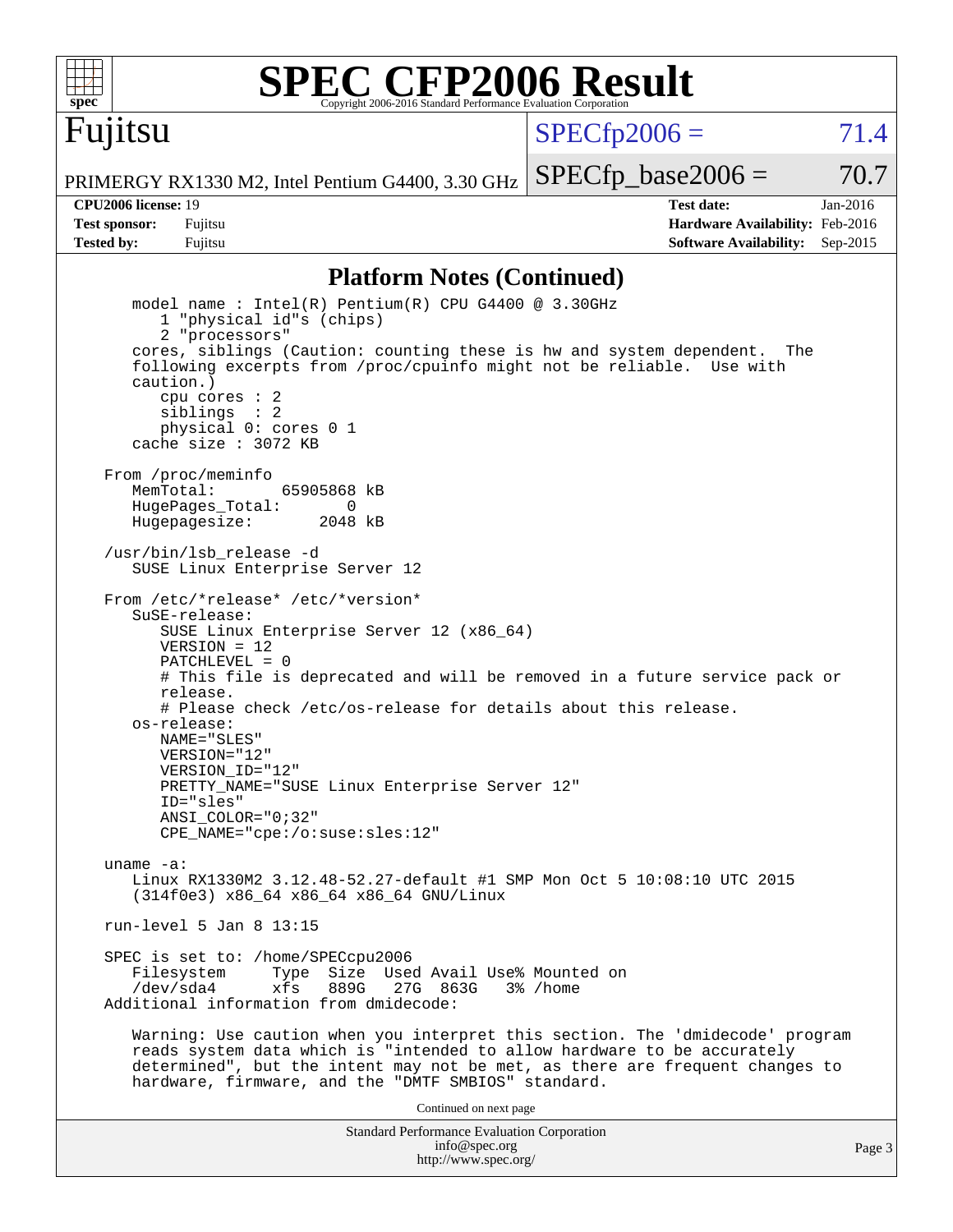

# **[SPEC CFP2006 Result](http://www.spec.org/auto/cpu2006/Docs/result-fields.html#SPECCFP2006Result)**

Fujitsu

 $SPECTp2006 = 71.4$ 

 $SPECTp\_base2006 = 70.7$ 

PRIMERGY RX1330 M2, Intel Pentium G4400, 3.30 GHz

**[CPU2006 license:](http://www.spec.org/auto/cpu2006/Docs/result-fields.html#CPU2006license)** 19 **[Test date:](http://www.spec.org/auto/cpu2006/Docs/result-fields.html#Testdate)** Jan-2016 **[Test sponsor:](http://www.spec.org/auto/cpu2006/Docs/result-fields.html#Testsponsor)** Fujitsu **[Hardware Availability:](http://www.spec.org/auto/cpu2006/Docs/result-fields.html#HardwareAvailability)** Feb-2016 **[Tested by:](http://www.spec.org/auto/cpu2006/Docs/result-fields.html#Testedby)** Fujitsu **[Software Availability:](http://www.spec.org/auto/cpu2006/Docs/result-fields.html#SoftwareAvailability)** Sep-2015

### **[Platform Notes \(Continued\)](http://www.spec.org/auto/cpu2006/Docs/result-fields.html#PlatformNotes)**

 BIOS FUJITSU // American Megatrends Inc. V5.0.0.11 R1.0.0 for D3375-A1x 10/27/2015 Memory:

4x SK Hynix HMA82GU7MFR8N-TF 16 GB 2 rank 2133 MHz

(End of data from sysinfo program)

#### **[General Notes](http://www.spec.org/auto/cpu2006/Docs/result-fields.html#GeneralNotes)**

Environment variables set by runspec before the start of the run: KMP\_AFFINITY = "granularity=fine,compact,1,0" LD\_LIBRARY\_PATH = "/home/SPECcpu2006/libs/32:/home/SPECcpu2006/libs/64:/home/SPECcpu2006/sh" OMP NUM THREADS = "2"

 Binaries compiled on a system with 1x Intel Core i5-4670K CPU + 32GB memory using RedHat EL 7.1 Transparent Huge Pages enabled with: echo always > /sys/kernel/mm/transparent\_hugepage/enabled

For information about Fujitsu please visit: <http://www.fujitsu.com>

## **[Base Compiler Invocation](http://www.spec.org/auto/cpu2006/Docs/result-fields.html#BaseCompilerInvocation)**

[C benchmarks](http://www.spec.org/auto/cpu2006/Docs/result-fields.html#Cbenchmarks):  $\frac{1}{2}$ cc  $-\text{m64}$ 

[C++ benchmarks:](http://www.spec.org/auto/cpu2006/Docs/result-fields.html#CXXbenchmarks) [icpc -m64](http://www.spec.org/cpu2006/results/res2016q1/cpu2006-20160111-38669.flags.html#user_CXXbase_intel_icpc_64bit_bedb90c1146cab66620883ef4f41a67e)

[Fortran benchmarks](http://www.spec.org/auto/cpu2006/Docs/result-fields.html#Fortranbenchmarks): [ifort -m64](http://www.spec.org/cpu2006/results/res2016q1/cpu2006-20160111-38669.flags.html#user_FCbase_intel_ifort_64bit_ee9d0fb25645d0210d97eb0527dcc06e)

[Benchmarks using both Fortran and C](http://www.spec.org/auto/cpu2006/Docs/result-fields.html#BenchmarksusingbothFortranandC): [icc -m64](http://www.spec.org/cpu2006/results/res2016q1/cpu2006-20160111-38669.flags.html#user_CC_FCbase_intel_icc_64bit_0b7121f5ab7cfabee23d88897260401c) [ifort -m64](http://www.spec.org/cpu2006/results/res2016q1/cpu2006-20160111-38669.flags.html#user_CC_FCbase_intel_ifort_64bit_ee9d0fb25645d0210d97eb0527dcc06e)

## **[Base Portability Flags](http://www.spec.org/auto/cpu2006/Docs/result-fields.html#BasePortabilityFlags)**

 410.bwaves: [-DSPEC\\_CPU\\_LP64](http://www.spec.org/cpu2006/results/res2016q1/cpu2006-20160111-38669.flags.html#suite_basePORTABILITY410_bwaves_DSPEC_CPU_LP64) 416.gamess: [-DSPEC\\_CPU\\_LP64](http://www.spec.org/cpu2006/results/res2016q1/cpu2006-20160111-38669.flags.html#suite_basePORTABILITY416_gamess_DSPEC_CPU_LP64) 433.milc: [-DSPEC\\_CPU\\_LP64](http://www.spec.org/cpu2006/results/res2016q1/cpu2006-20160111-38669.flags.html#suite_basePORTABILITY433_milc_DSPEC_CPU_LP64) 434.zeusmp: [-DSPEC\\_CPU\\_LP64](http://www.spec.org/cpu2006/results/res2016q1/cpu2006-20160111-38669.flags.html#suite_basePORTABILITY434_zeusmp_DSPEC_CPU_LP64) 435.gromacs: [-DSPEC\\_CPU\\_LP64](http://www.spec.org/cpu2006/results/res2016q1/cpu2006-20160111-38669.flags.html#suite_basePORTABILITY435_gromacs_DSPEC_CPU_LP64) [-nofor\\_main](http://www.spec.org/cpu2006/results/res2016q1/cpu2006-20160111-38669.flags.html#user_baseLDPORTABILITY435_gromacs_f-nofor_main) 436.cactusADM: [-DSPEC\\_CPU\\_LP64](http://www.spec.org/cpu2006/results/res2016q1/cpu2006-20160111-38669.flags.html#suite_basePORTABILITY436_cactusADM_DSPEC_CPU_LP64) [-nofor\\_main](http://www.spec.org/cpu2006/results/res2016q1/cpu2006-20160111-38669.flags.html#user_baseLDPORTABILITY436_cactusADM_f-nofor_main) 437.leslie3d: [-DSPEC\\_CPU\\_LP64](http://www.spec.org/cpu2006/results/res2016q1/cpu2006-20160111-38669.flags.html#suite_basePORTABILITY437_leslie3d_DSPEC_CPU_LP64) 444.namd: [-DSPEC\\_CPU\\_LP64](http://www.spec.org/cpu2006/results/res2016q1/cpu2006-20160111-38669.flags.html#suite_basePORTABILITY444_namd_DSPEC_CPU_LP64) 447.dealII: [-DSPEC\\_CPU\\_LP64](http://www.spec.org/cpu2006/results/res2016q1/cpu2006-20160111-38669.flags.html#suite_basePORTABILITY447_dealII_DSPEC_CPU_LP64)

Continued on next page

Standard Performance Evaluation Corporation [info@spec.org](mailto:info@spec.org) <http://www.spec.org/>

Page 4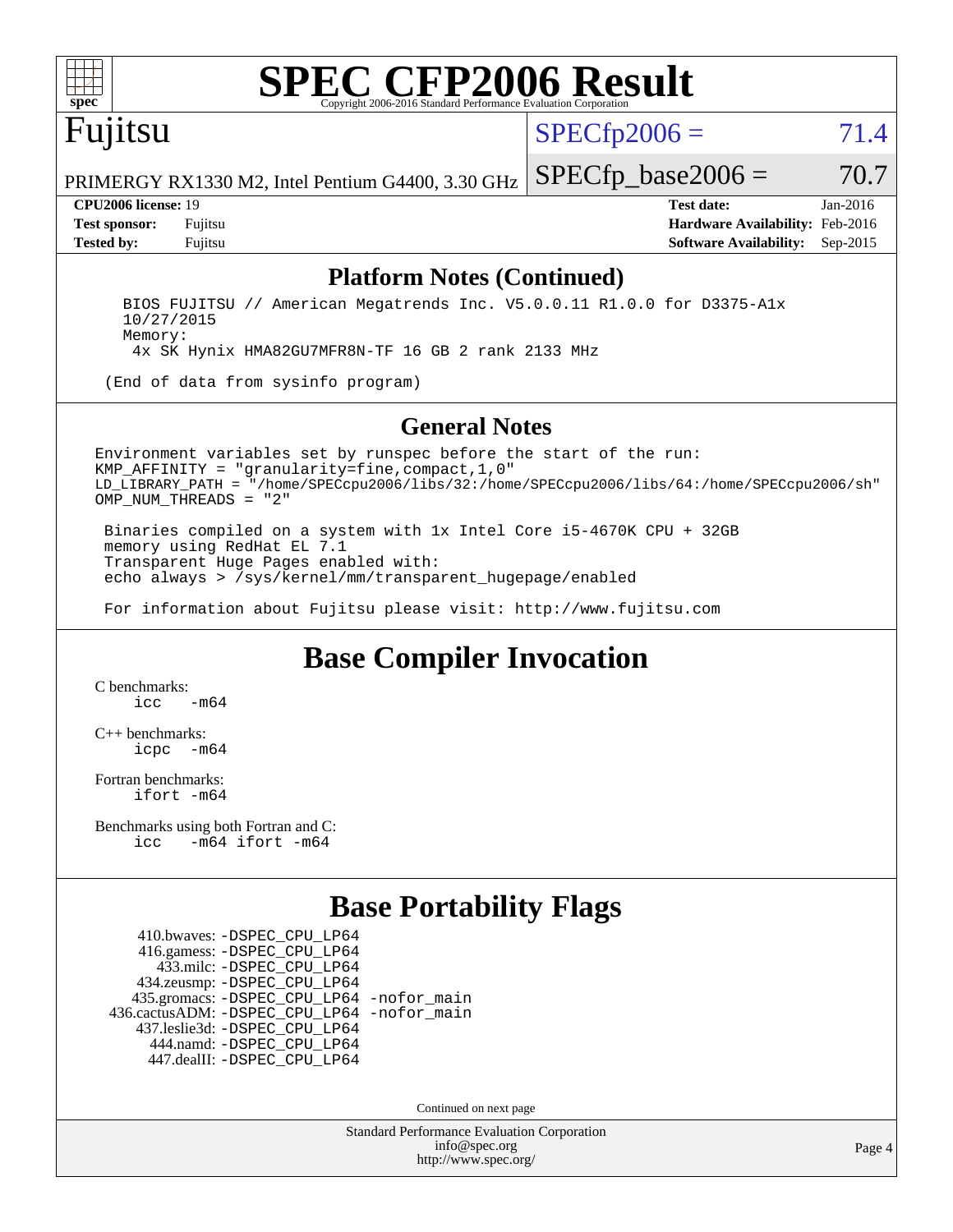

# **[SPEC CFP2006 Result](http://www.spec.org/auto/cpu2006/Docs/result-fields.html#SPECCFP2006Result)**

Fujitsu

 $SPECTp2006 = 71.4$ 

PRIMERGY RX1330 M2, Intel Pentium G4400, 3.30 GHz

 $SPECTp\_base2006 = 70.7$ 

**[CPU2006 license:](http://www.spec.org/auto/cpu2006/Docs/result-fields.html#CPU2006license)** 19 **[Test date:](http://www.spec.org/auto/cpu2006/Docs/result-fields.html#Testdate)** Jan-2016 **[Test sponsor:](http://www.spec.org/auto/cpu2006/Docs/result-fields.html#Testsponsor)** Fujitsu **[Hardware Availability:](http://www.spec.org/auto/cpu2006/Docs/result-fields.html#HardwareAvailability)** Feb-2016 **[Tested by:](http://www.spec.org/auto/cpu2006/Docs/result-fields.html#Testedby)** Fujitsu **[Software Availability:](http://www.spec.org/auto/cpu2006/Docs/result-fields.html#SoftwareAvailability)** Sep-2015

## **[Base Portability Flags \(Continued\)](http://www.spec.org/auto/cpu2006/Docs/result-fields.html#BasePortabilityFlags)**

 450.soplex: [-DSPEC\\_CPU\\_LP64](http://www.spec.org/cpu2006/results/res2016q1/cpu2006-20160111-38669.flags.html#suite_basePORTABILITY450_soplex_DSPEC_CPU_LP64) 453.povray: [-DSPEC\\_CPU\\_LP64](http://www.spec.org/cpu2006/results/res2016q1/cpu2006-20160111-38669.flags.html#suite_basePORTABILITY453_povray_DSPEC_CPU_LP64) 454.calculix: [-DSPEC\\_CPU\\_LP64](http://www.spec.org/cpu2006/results/res2016q1/cpu2006-20160111-38669.flags.html#suite_basePORTABILITY454_calculix_DSPEC_CPU_LP64) [-nofor\\_main](http://www.spec.org/cpu2006/results/res2016q1/cpu2006-20160111-38669.flags.html#user_baseLDPORTABILITY454_calculix_f-nofor_main) 459.GemsFDTD: [-DSPEC\\_CPU\\_LP64](http://www.spec.org/cpu2006/results/res2016q1/cpu2006-20160111-38669.flags.html#suite_basePORTABILITY459_GemsFDTD_DSPEC_CPU_LP64) 465.tonto: [-DSPEC\\_CPU\\_LP64](http://www.spec.org/cpu2006/results/res2016q1/cpu2006-20160111-38669.flags.html#suite_basePORTABILITY465_tonto_DSPEC_CPU_LP64) 470.lbm: [-DSPEC\\_CPU\\_LP64](http://www.spec.org/cpu2006/results/res2016q1/cpu2006-20160111-38669.flags.html#suite_basePORTABILITY470_lbm_DSPEC_CPU_LP64) 482.sphinx3: [-DSPEC\\_CPU\\_LP64](http://www.spec.org/cpu2006/results/res2016q1/cpu2006-20160111-38669.flags.html#suite_basePORTABILITY482_sphinx3_DSPEC_CPU_LP64)

481.wrf: [-DSPEC\\_CPU\\_LP64](http://www.spec.org/cpu2006/results/res2016q1/cpu2006-20160111-38669.flags.html#suite_basePORTABILITY481_wrf_DSPEC_CPU_LP64) [-DSPEC\\_CPU\\_CASE\\_FLAG](http://www.spec.org/cpu2006/results/res2016q1/cpu2006-20160111-38669.flags.html#b481.wrf_baseCPORTABILITY_DSPEC_CPU_CASE_FLAG) [-DSPEC\\_CPU\\_LINUX](http://www.spec.org/cpu2006/results/res2016q1/cpu2006-20160111-38669.flags.html#b481.wrf_baseCPORTABILITY_DSPEC_CPU_LINUX)

## **[Base Optimization Flags](http://www.spec.org/auto/cpu2006/Docs/result-fields.html#BaseOptimizationFlags)**

[C benchmarks](http://www.spec.org/auto/cpu2006/Docs/result-fields.html#Cbenchmarks): [-xSSE4.2](http://www.spec.org/cpu2006/results/res2016q1/cpu2006-20160111-38669.flags.html#user_CCbase_f-xSSE42_f91528193cf0b216347adb8b939d4107) [-ipo](http://www.spec.org/cpu2006/results/res2016q1/cpu2006-20160111-38669.flags.html#user_CCbase_f-ipo) [-O3](http://www.spec.org/cpu2006/results/res2016q1/cpu2006-20160111-38669.flags.html#user_CCbase_f-O3) [-no-prec-div](http://www.spec.org/cpu2006/results/res2016q1/cpu2006-20160111-38669.flags.html#user_CCbase_f-no-prec-div) [-parallel](http://www.spec.org/cpu2006/results/res2016q1/cpu2006-20160111-38669.flags.html#user_CCbase_f-parallel) [-opt-prefetch](http://www.spec.org/cpu2006/results/res2016q1/cpu2006-20160111-38669.flags.html#user_CCbase_f-opt-prefetch) [-ansi-alias](http://www.spec.org/cpu2006/results/res2016q1/cpu2006-20160111-38669.flags.html#user_CCbase_f-ansi-alias) [C++ benchmarks:](http://www.spec.org/auto/cpu2006/Docs/result-fields.html#CXXbenchmarks) [-xSSE4.2](http://www.spec.org/cpu2006/results/res2016q1/cpu2006-20160111-38669.flags.html#user_CXXbase_f-xSSE42_f91528193cf0b216347adb8b939d4107) [-ipo](http://www.spec.org/cpu2006/results/res2016q1/cpu2006-20160111-38669.flags.html#user_CXXbase_f-ipo) [-O3](http://www.spec.org/cpu2006/results/res2016q1/cpu2006-20160111-38669.flags.html#user_CXXbase_f-O3) [-no-prec-div](http://www.spec.org/cpu2006/results/res2016q1/cpu2006-20160111-38669.flags.html#user_CXXbase_f-no-prec-div) [-opt-prefetch](http://www.spec.org/cpu2006/results/res2016q1/cpu2006-20160111-38669.flags.html#user_CXXbase_f-opt-prefetch) [-ansi-alias](http://www.spec.org/cpu2006/results/res2016q1/cpu2006-20160111-38669.flags.html#user_CXXbase_f-ansi-alias) [Fortran benchmarks](http://www.spec.org/auto/cpu2006/Docs/result-fields.html#Fortranbenchmarks): [-xSSE4.2](http://www.spec.org/cpu2006/results/res2016q1/cpu2006-20160111-38669.flags.html#user_FCbase_f-xSSE42_f91528193cf0b216347adb8b939d4107) [-ipo](http://www.spec.org/cpu2006/results/res2016q1/cpu2006-20160111-38669.flags.html#user_FCbase_f-ipo) [-O3](http://www.spec.org/cpu2006/results/res2016q1/cpu2006-20160111-38669.flags.html#user_FCbase_f-O3) [-no-prec-div](http://www.spec.org/cpu2006/results/res2016q1/cpu2006-20160111-38669.flags.html#user_FCbase_f-no-prec-div) [-parallel](http://www.spec.org/cpu2006/results/res2016q1/cpu2006-20160111-38669.flags.html#user_FCbase_f-parallel) [-opt-prefetch](http://www.spec.org/cpu2006/results/res2016q1/cpu2006-20160111-38669.flags.html#user_FCbase_f-opt-prefetch)

[Benchmarks using both Fortran and C](http://www.spec.org/auto/cpu2006/Docs/result-fields.html#BenchmarksusingbothFortranandC): [-xSSE4.2](http://www.spec.org/cpu2006/results/res2016q1/cpu2006-20160111-38669.flags.html#user_CC_FCbase_f-xSSE42_f91528193cf0b216347adb8b939d4107) [-ipo](http://www.spec.org/cpu2006/results/res2016q1/cpu2006-20160111-38669.flags.html#user_CC_FCbase_f-ipo) [-O3](http://www.spec.org/cpu2006/results/res2016q1/cpu2006-20160111-38669.flags.html#user_CC_FCbase_f-O3) [-no-prec-div](http://www.spec.org/cpu2006/results/res2016q1/cpu2006-20160111-38669.flags.html#user_CC_FCbase_f-no-prec-div) [-parallel](http://www.spec.org/cpu2006/results/res2016q1/cpu2006-20160111-38669.flags.html#user_CC_FCbase_f-parallel) [-opt-prefetch](http://www.spec.org/cpu2006/results/res2016q1/cpu2006-20160111-38669.flags.html#user_CC_FCbase_f-opt-prefetch) [-ansi-alias](http://www.spec.org/cpu2006/results/res2016q1/cpu2006-20160111-38669.flags.html#user_CC_FCbase_f-ansi-alias)

## **[Peak Compiler Invocation](http://www.spec.org/auto/cpu2006/Docs/result-fields.html#PeakCompilerInvocation)**

 $C$  benchmarks:<br>icc  $-m64$ 

[C++ benchmarks:](http://www.spec.org/auto/cpu2006/Docs/result-fields.html#CXXbenchmarks) [icpc -m64](http://www.spec.org/cpu2006/results/res2016q1/cpu2006-20160111-38669.flags.html#user_CXXpeak_intel_icpc_64bit_bedb90c1146cab66620883ef4f41a67e)

[Fortran benchmarks](http://www.spec.org/auto/cpu2006/Docs/result-fields.html#Fortranbenchmarks): [ifort -m64](http://www.spec.org/cpu2006/results/res2016q1/cpu2006-20160111-38669.flags.html#user_FCpeak_intel_ifort_64bit_ee9d0fb25645d0210d97eb0527dcc06e)

[Benchmarks using both Fortran and C](http://www.spec.org/auto/cpu2006/Docs/result-fields.html#BenchmarksusingbothFortranandC): [icc -m64](http://www.spec.org/cpu2006/results/res2016q1/cpu2006-20160111-38669.flags.html#user_CC_FCpeak_intel_icc_64bit_0b7121f5ab7cfabee23d88897260401c) [ifort -m64](http://www.spec.org/cpu2006/results/res2016q1/cpu2006-20160111-38669.flags.html#user_CC_FCpeak_intel_ifort_64bit_ee9d0fb25645d0210d97eb0527dcc06e)

## **[Peak Portability Flags](http://www.spec.org/auto/cpu2006/Docs/result-fields.html#PeakPortabilityFlags)**

Same as Base Portability Flags

Standard Performance Evaluation Corporation [info@spec.org](mailto:info@spec.org) <http://www.spec.org/>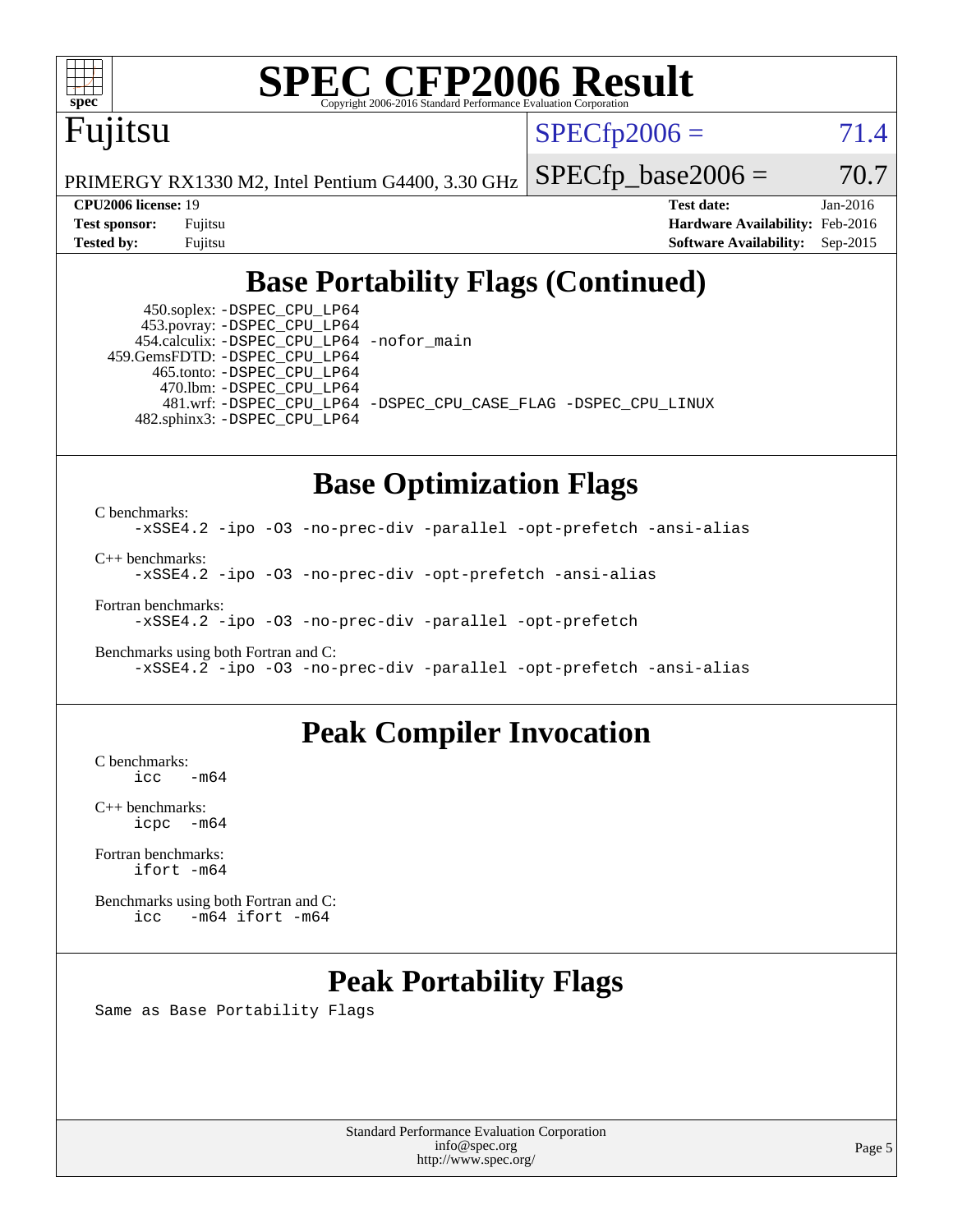| spec                                                                    | <b>C CFP2006 Result</b><br>Copyright 2006-2016 Standard Performance Evaluation Corporation                                                                                                                                   |                      |                                                                                       |                        |
|-------------------------------------------------------------------------|------------------------------------------------------------------------------------------------------------------------------------------------------------------------------------------------------------------------------|----------------------|---------------------------------------------------------------------------------------|------------------------|
| Fuµtsu                                                                  |                                                                                                                                                                                                                              | $SPECfp2006 =$       |                                                                                       | 71.4                   |
|                                                                         | PRIMERGY RX1330 M2, Intel Pentium G4400, 3.30 GHz                                                                                                                                                                            | $SPECfp\_base2006 =$ |                                                                                       | 70.7                   |
| <b>CPU2006</b> license: 19<br><b>Test sponsor:</b><br><b>Tested by:</b> | Fujitsu<br>Fujitsu                                                                                                                                                                                                           |                      | <b>Test date:</b><br>Hardware Availability: Feb-2016<br><b>Software Availability:</b> | Jan-2016<br>$Sep-2015$ |
|                                                                         | <b>Peak Optimization Flags</b>                                                                                                                                                                                               |                      |                                                                                       |                        |
| C benchmarks:                                                           |                                                                                                                                                                                                                              |                      |                                                                                       |                        |
|                                                                         | $433$ .milc: basepeak = yes                                                                                                                                                                                                  |                      |                                                                                       |                        |
|                                                                         | $470$ .lbm: basepeak = yes                                                                                                                                                                                                   |                      |                                                                                       |                        |
|                                                                         | $482$ .sphinx3: basepeak = yes                                                                                                                                                                                               |                      |                                                                                       |                        |
| $C_{++}$ benchmarks:                                                    |                                                                                                                                                                                                                              |                      |                                                                                       |                        |
|                                                                         | 444.namd: -xSSE4.2(pass 2) -prof-gen:threadsafe(pass 1) -ipo(pass 2)<br>$-03(pass 2)$ -no-prec-div(pass 2) -par-num-threads=1(pass 1)<br>-prof-use(pass 2) -fno-alias -auto-ilp32                                            |                      |                                                                                       |                        |
|                                                                         | $447$ .dealII: basepeak = yes                                                                                                                                                                                                |                      |                                                                                       |                        |
|                                                                         | $450$ .soplex: basepeak = yes                                                                                                                                                                                                |                      |                                                                                       |                        |
|                                                                         | 453.povray: -xSSE4.2(pass 2) -prof-gen:threadsafe(pass 1) -ipo(pass 2)<br>-03(pass 2) -no-prec-div(pass 2) -par-num-threads=1(pass 1)<br>-prof-use(pass 2) -unroll4 -ansi-alias                                              |                      |                                                                                       |                        |
| Fortran benchmarks:                                                     |                                                                                                                                                                                                                              |                      |                                                                                       |                        |
|                                                                         | $410.bwaves: basepeak = yes$                                                                                                                                                                                                 |                      |                                                                                       |                        |
|                                                                         | $416$ .gamess: $-xSSE4$ . $2(pass 2)$ -prof-gen: threadsafe(pass 1) -ipo(pass 2)<br>$-03(pass 2)$ -no-prec-div(pass 2) -par-num-threads=1(pass 1)<br>-prof-use(pass 2) -unroll2 -inline-level=0 -scalar-rep-                 |                      |                                                                                       |                        |
|                                                                         | $434$ .zeusmp: basepeak = yes                                                                                                                                                                                                |                      |                                                                                       |                        |
|                                                                         | $437$ .leslie3d: basepeak = yes                                                                                                                                                                                              |                      |                                                                                       |                        |
|                                                                         | $459.GemsFDTD: basepeak = yes$                                                                                                                                                                                               |                      |                                                                                       |                        |
|                                                                         | $465$ .tonto: $-xSSE4$ . $2(pass 2)$ -prof-gen: threadsafe(pass 1) -ipo(pass 2)<br>$-03(pass 2)$ -no-prec-div(pass 2) -par-num-threads=1(pass 1)<br>-prof-use(pass 2) -inline-calloc -opt-malloc-options=3<br>-auto -unroll4 |                      |                                                                                       |                        |
|                                                                         | Benchmarks using both Fortran and C:                                                                                                                                                                                         |                      |                                                                                       |                        |
|                                                                         | $435.gromacs: basepeak = yes$                                                                                                                                                                                                |                      |                                                                                       |                        |
|                                                                         | $436.cactusADM:basepeak = yes$                                                                                                                                                                                               |                      |                                                                                       |                        |
|                                                                         | $454$ .calculix: basepeak = yes                                                                                                                                                                                              |                      |                                                                                       |                        |
|                                                                         | Continued on next page                                                                                                                                                                                                       |                      |                                                                                       |                        |

Standard Performance Evaluation Corporation [info@spec.org](mailto:info@spec.org) <http://www.spec.org/>